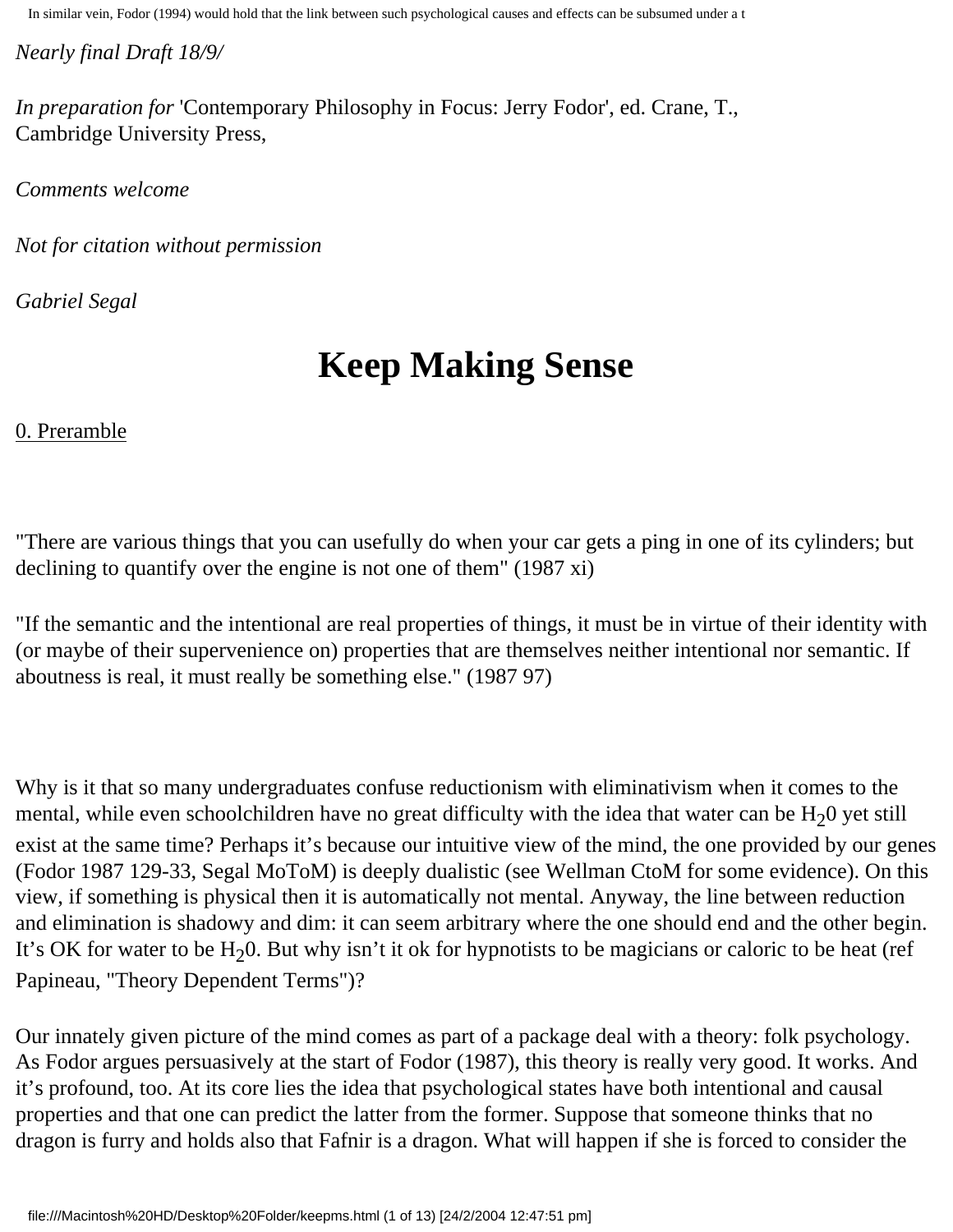question of whether Fafnir is furry? She will probably conclude that he isn't. What we are told about is the content of the first two beliefs. From this we can infer that they are likely to cause a particular third belief, again specified by its content. And that's just brilliant.

Folk psychology is profound, it works and as Fodor also points out, it out-performs all competitors in its domain: cognition, volition and action. Physics, chemistry, biology and the rest just aren't too helpful when it comes to predicting and explaining things like beliefs, desires and actions. To put it mildly.

But how could the mind as we intuitively conceive of it really be something else? How could intentionality be something else? 'Being' something else means either being type-identical with something otherwise describable or being supervenient on such a something (Fodor 1987, 97 quoted above). And if the latter, not just any old supervenience relation will do, I'd say. I think that Fodor would want the relation to be metaphysically necessary and to be the converse of the makes-it-the-case-that relation that obtains in familiar cases: the way the diamond's crystals hang together makes it the case that the diamond is hard etc...

I think we all struggle to specify the relevant relation: hence maybe the "maybe" in Fodor's parenthetical remark to the effect that maybe supervenience would do. Maybe makes-it-the-case-that is identity of tropes, rather than supervenience, for instance. A trope is a token of a property: the fragility of my favourite cup, considered as distinct from fragility in general or the fragility of my least favourite cup. Suppose that my favourite cup is indeed fragile and that its fragility is due to irregularities in the pattern of the crystals that make it up. The irregular pattern makes it the case that the cup is fragile.

Now it wouldn't be absurd to suggest that the fragility of the cup, the trope, just is the trope of being made of crystals in that irregular pattern. While fragility in general, the universal shared by all the fragile, cannot be identified with irregularity of pattern in general, we might think that when we get to the specifics of the cup case, there is just the one trope that is both its fragility and its irregularity of pattern.

So, the thought is, maybe we can account for making it the case in terms of trope-identity. Since the fragility of my cup just is it's having the irregular pattern, its having the pattern makes it the case that the cup is fragile. Nothing more is required for the cup to be fragile than it's having the irregular pattern.

In any event, I don't propose to fuss about the details of reduction, desirable sorts of supervenience and all that. For convenience, I'll call both makes-it-the-case-that and type-identity stories, if true, "reductions".

So, given that background, we live with a general problematic: any decent shot at providing a reduction of intentionality will very likely force us to give up some of our intuitive preconceptions. That's what typically happens when we do science, after all. Lots of folk physics is badly wrong. How much is one willing to give up? How much is one willing to pay for a reduction? Fodor (1987) starts with what might look like a pretty clear answer to those questions: the reduction has to vindicate the basic apparatus of folk psychology, the idea of items that have both intentional and causal properties such that etc. etc...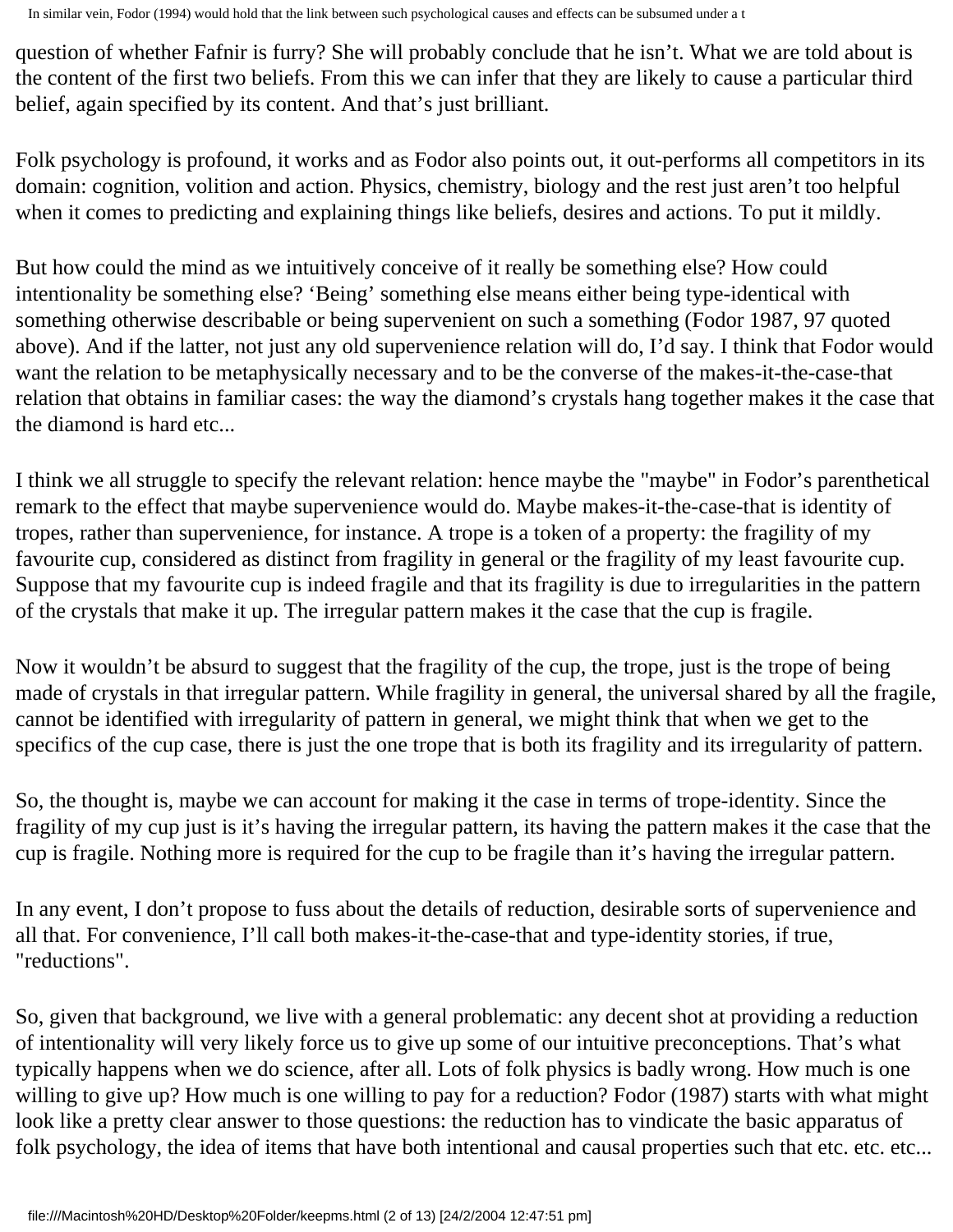But further inspection finds murk: how much of the folk psychological conception of its basic apparatus has to be vindicated and how much is negotiable?

What I plan to do is look at a couple of specific points related to that last question. In his (1987), (1990) and (1994) Fodor offers a sketch of a possible reduction of intentionality, at a specific price. If you buy the story, you have to give up certain aspects of the folk psychological notion of singular concepts. I will give some reasons for thinking that maybe we should hang on to them, instead, and, in this case, think of intentionality as what it is, rather than as something else. In part 2, I'll take issue Fodor's account of nonsingular concepts and argue that, in a certain respect it, may be too close the folks' one.

#### 1. Fodor, neo-Russell and quasi-Frege

"Psychologists have no right to assume that there are intentional states unless they can provide, or anyhow foresee providing or anyhow foresee no principled reason why someone couldn't provide naturalistic sufficient conditions for something to be *in* an intentional state." (1994, 5)

"[A]s far as I can see, of the various proposals around for a naturalistic account of content, only the informational ones have a prayer of working. So I'm going to hold onto informational semantics if I can" (1994, 6)

Fodor's favoured candidate for a reduction is informational semantics. Fodor's informational semantics includes what one might call a 'neo-Russellian' notion of informational content. On this view, the contents of propositional attitudes towards particular objects are (kind of) Russellian propositions, their components being the objects and the properties ascribed to them. The content of any singular concept, including definitely descriptive ones (Fodor departs here from the book of Great Grandpa Russell), is the object it denotes. Mutatis mutandis for kind concepts, such as WATER and  $H<sub>2</sub>0$ . The idea behind that is that reduction requires intentional relations to be cashed in terms of real ones, such as causation. But as far as real relations go, there is no difference between Hesperus and Phosphorus. Whatever causal relations Hesperus enters into, Phosphorus enters into too.

Further, on Fodor's view, empty singular concepts have a sort of null content: all empty singular concepts have the same content. I think the reason that he holds this is that the alternative neo-Russellian positions are unprepossessing. These alternatives are: either (a) there aren't empty singular concepts (so it's just impossible for anyone to believe that Fafnir has no fur, no matter how hard they try) or (b) empty singular concepts refer to non-existent objects. One shudders to think.

Folk psychology is not neo-Russellian. It's 'quasi-Fregean'. On the quasi-Fregean outlook, different coextensive concepts can have different contents. Empty concepts are possible. Lots of them are actual. And different empty concepts have different contents. And the content of general concepts cuts finer than the properties (if any) that correspond to them: being water is being  $H<sub>2</sub>0$ , but being WATER isn't being H20. In other words*,* quasi-Fregeans believe in content that at least roughly resembles Fregean sense. Call it 'quasi-sense'.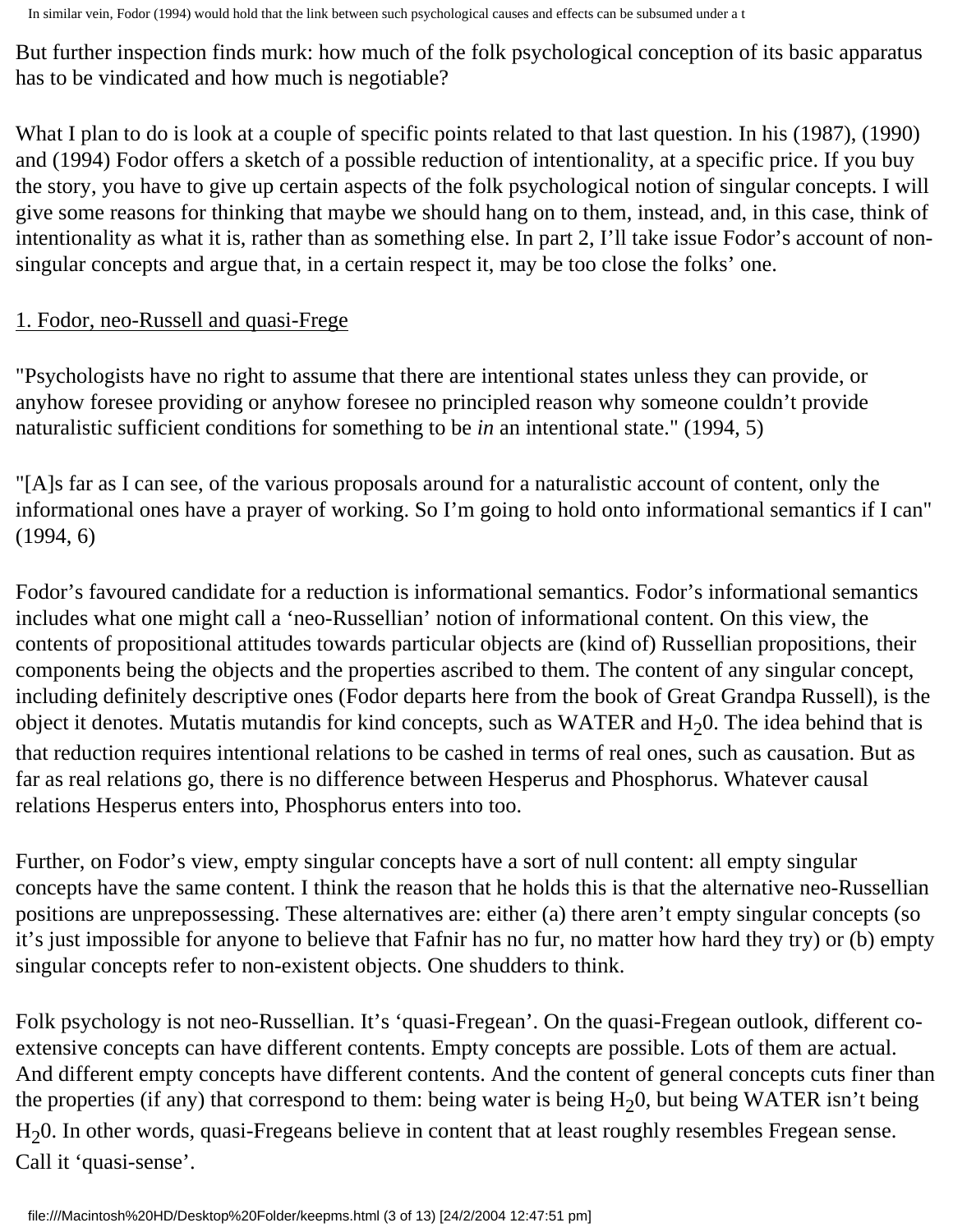Do be so kind as to considering the following four candidate psychological explanations:

- (1) a. Oedipus wants to fly to Hesperus
	- b. Oedipus believes that the *USS Evening Star* is about to depart for Hesperus.
- So c. Oedipus boards the *USS Evening Star*
- \* (2) a. Oedipus wants to fly to Hesperus
	- b. Oedipus believes that the *USS Evening Star* is about to depart for Phosphorous.
- So c. Oedipus boards the *USS Evening Star*
- (3) a. Helga believes that Gunther fought with Hagen
- b. Helga believes that Gunther is the King of the Gibichungs
- so c. Helga believes that the King of the Gibichungs fought with Hagen
- \*\*(4) a. Helga believes that Gunther fought with Hagen
- b. Helga believes that Gunther is the King of the Gibichungs
- so c. Helga believes that Fafnir fought with Hagen

What would Fodor's attitude be to  $(1)-(4)$ ? Let us consider the first two first. On his view, these ascribe attitudes to just the same Russellian propositions. So if (1) offers a good explanation in terms of content, then so too does (2). (1) does, so (2) does too. A typical reaction to this, a quasi-Fregean one, would be to think that there is something right about (1) and something wrong about (2). In particular, it would seem that in (1) (a) and (b) appear fit to explain (1)(c), while (2)(a) and (b) don't appear fit to explain (2)(c). Equally, in (1), (a) and (b) would ground a prediction of (c), but in (2), not. So, if the generalisations of psychology fail to distinguish (1) and (2), we had better fix them up. That would be the standard reaction. But Fodor thinks it's time to dump the old hat and buy a new one: "*Don't fix the generalization[s], fix Oedipus*" (1994, 44, emphasis Fodor's).

Fodor's idea is that (1) and (2) both follow from perfectly good psychological generalisations, lawlike generalisations hedged by *ceteris paribus* clauses. *Ceteris paribus*, someone with the attitudes ascribed to Oedipus in either (1) or (2) (a) and (b) would indeed endeavour to board the *USS Evening Star*.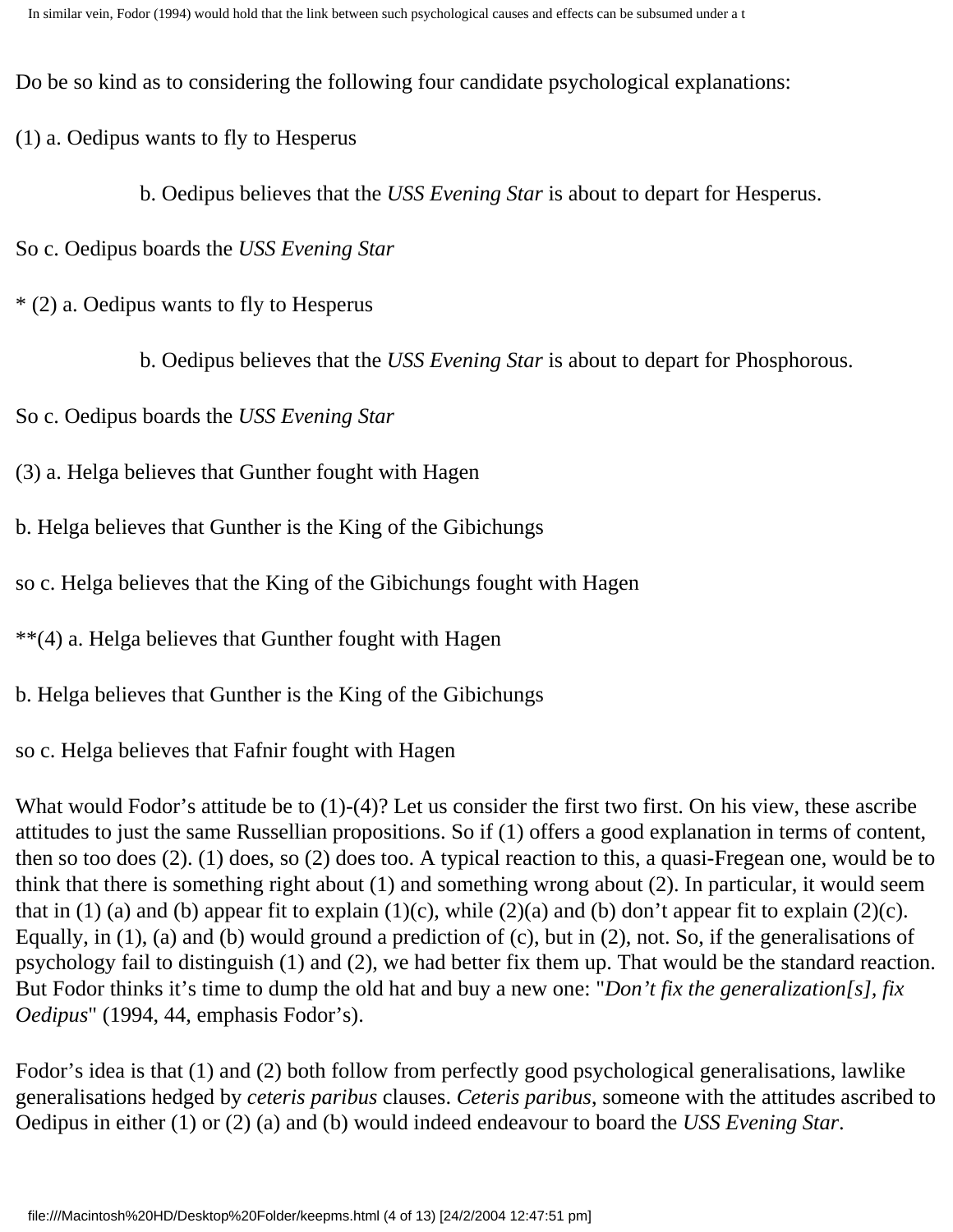Fodor argues that "Frege cases" will lead to exceptions to the generalisation and legitimate the invocation of the *ceteris paribus* clause. By a "Frege case" Fodor seems to mean a case like that of Oedipus in the original Sophocles play. Oedipus's problem is that for some a, b and F, he does not know that a=b (although she is), he desires that Fa and he also desires (or would desire if he contemplated it) that most definitely not-Fb. Frege cases, Fodor argues, must be aberrations, otherwise one's endeavours would often be thwarted by inconvenient identities of which one was ignorant. He concludes that there must be mechanisms in play that ensure that subjects typically do know all relevant identities. Frege cases arise only when these mechanisms fail.

Fodor's argument is problematic. The sort of Frege cases that are relevant to the generalisations at issue are not merely those where an unknown identity would thwart the subject's plans, but also those where an unknown identity would help the subject attain their goals. Suppose that (2)(a) and (b) are true and that Oedipus doesn't know that Hesperus is Phosphorus. The truth of that identity is not going to cause Oedipus any special problems. If he comes to learn that the *USS Evening Star* is going to Hesperus, and continues not to believe that Hesperus is Phosphorus, he might unintentionally end up visiting Phosphorus. But that shouldn't trouble him. Phosphorus is just as good a place to visit as Hesperus.

If (2)(a) and (b) are true, then knowledge of the identity would help Oedipus attain his goal. But surely there are no special cognitive mechanisms dedicated to the task of discovering those identities knowledge of which would enhance one's capacity to attain one's ends. Rather it is just that we have at our disposal cognitive capacities that we can use to try to find out whatever we think we need to know in order to get what we want. Many relevant truths are within the reach of these capacities. But equally many are not. It's a hard life.

The generalisation that would be needed to underwrite explanations like (2) (seen as Fodor wants to see them, as subsumptions under *ceteris paribus* laws) would be along the lines of (5):

> (5) Ceteris paribus, if a=b and an agent, x, desires that Fa and believes that [if x does D, then Fb], then x will learn that a=b.

But (5) is implausible. To put it mildly. Suppose that: I am at a roulette table, I have £1,000 stake, I believe that if I place my stake on the winning number, then I will win £36,000 and I desire to win £36,000. The winning number is 2. Am I particularly likely to find out that 2 is the winning number and so proceed to bet on it? No. My cognitive mechanisms are not up to the task of discovering the relevant identity in time. But there is no breakdown of mechanisms that work in normal circumstances. Nothing exceptional is happening. Cetera sunt all too paria in this case.

Fodor might deal with the last example, and with the original Oedipus story, which was all about a guy who ended up accidentally marrying his mother, by borrowing from the real Grandpa Russell and allowing that the content of complex, descriptive concepts isn't identical with their denotations. Thus the content of Oedipus's MY MOTHER concept would be a complex structure including Oedipus himself and the property of motherhood. And that complex structure is not the same thing as Jocasta herself.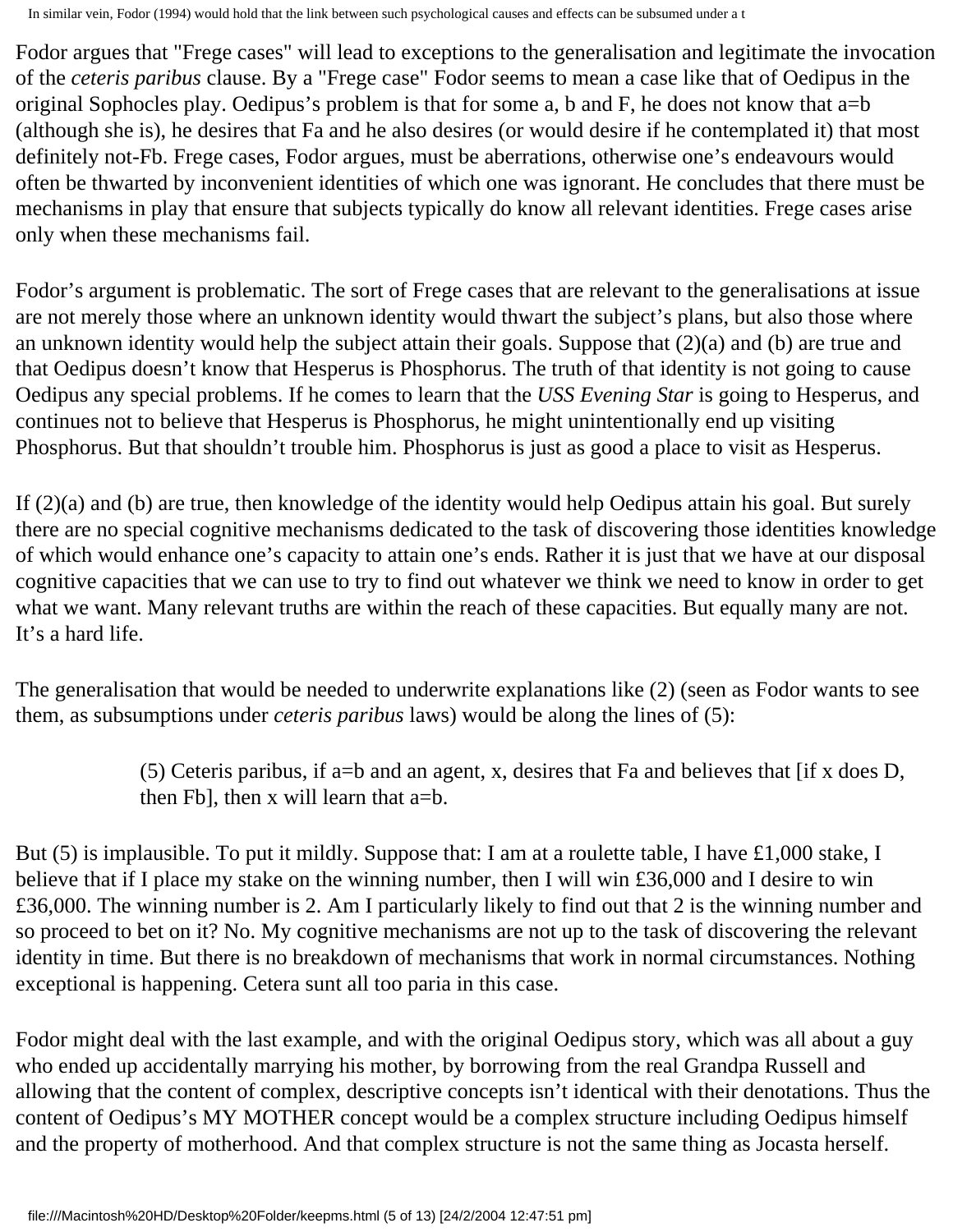It's possible that Fodor's resistance to this standard neo-Russellian position, which agrees with Russell on this, is due merely to its relative complexity. If you've got denotation and mental syntax, then why bring in more content? On the other hand, the more content is there to brought in, if necessary, since the conceptual components of complex descriptive concepts still have their contents, even when they are appearing as such components.

But, certainly on Fodor's view, there are still lots of non-descriptive singular concepts, like HESPERUS and PHOSPHORUS. And surely there are no special mechanisms for ensuring that when we need to know which of these are co-referential, we'll be able to find out. Sad, but true.

What about (4)? According to Fodor, that's ok too. That's because thoughts featuring empty concepts take as their objects incomplete propositions. Thus believing that Gunther fought with Hagen and believing that Fafnir fought with Hagen involve doxastic relations with the very same incomplete proposition — something like  $\langle x, y \rangle$  fought-with $\langle x, y \rangle$ . So (4)(a) and (c) say the same thing. And then, of course, (4) is valid.

Well it certainly doesn't look particularly valid, does it? It even makes (2) look good. I think reason for this is that (2) is OK when read as an enthymematic explanation (i.e. one with a missing premise) in de re mode, along the lines of (2'):

(2') a. Oedipus desires of Hesperus that he fly to it.

- a. Oedipus believes of Phosphorus that the *USS Evening Star* is about to depart for it.
- b. Hesperus=Phosphorus

So c. Oedipus boards the *USS Evening Star*

But compare  $(4)$  with  $(4^*)$ :

\*\*\*(4) a. Helga believes of Gunther that he fought with Hagen

b. Helga believes of Gunther that he is King of the Gibichungs

c. Gunther=Fafnir

- so c. Helga believes of Fafnir that he fought with Hagen
- A tissue of falsehood, if ever I wrote one.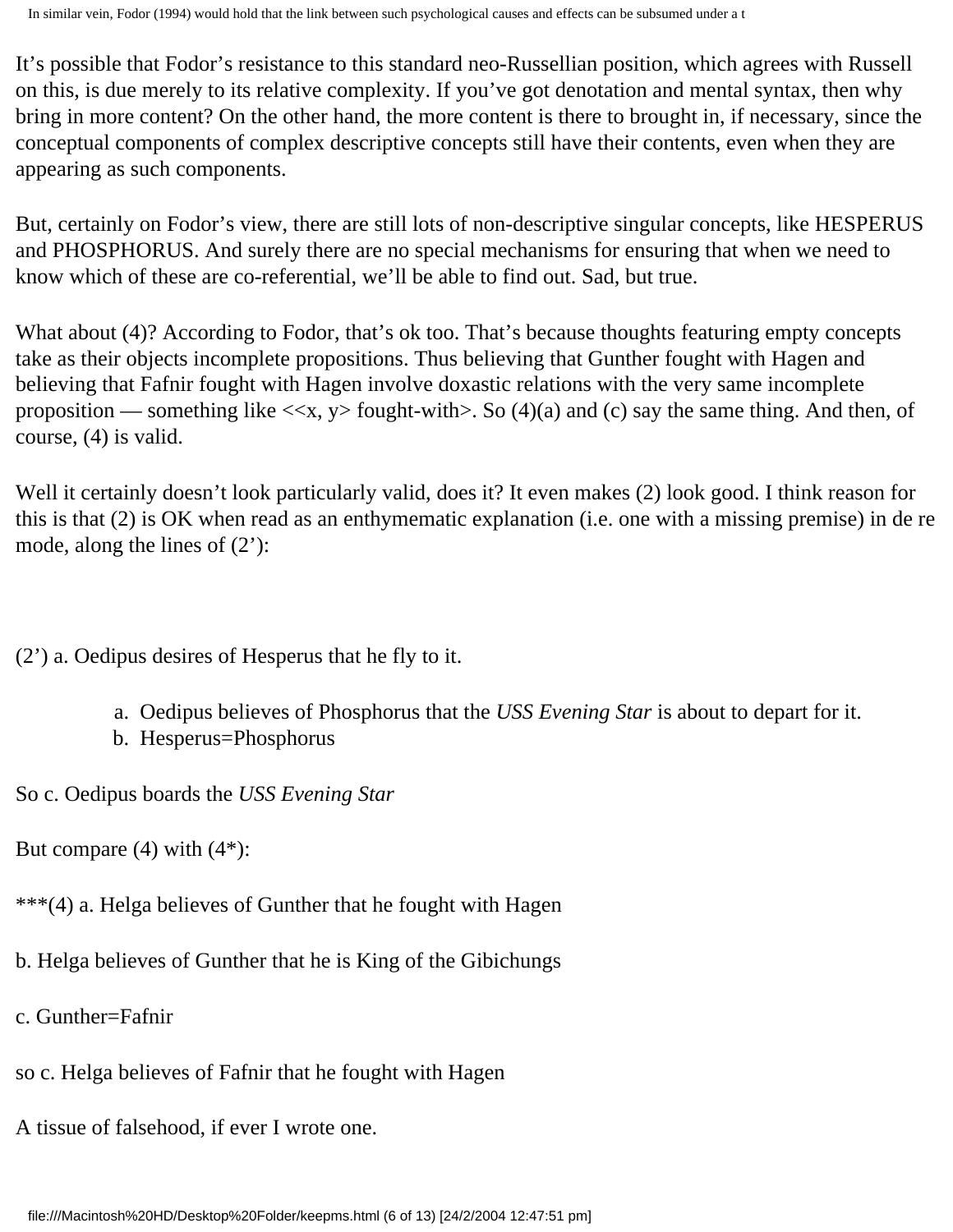I think the motivation behind countenancing examples like (2) is pretty good. It surely is right that someone in the position ascribed to Oedipus in (2)(a) and (b) is not unlikely to end up boarding the *USS Evening Star*. Lots of people know that Hesperus is Phosphorus and Oedipus might be one such, even if (2) doesn't say that he is. Moreover, someone who doesn't know that Hesperus is Phosphorus might find out. Particularly if they want to go to Hesperus. Special mechanisms or no, we do sometimes find things out when we need to. I suggest that it's not really that *ceteris paribus* we will find these things out, rather it's that there is a non-negligible chance that we will. Perhaps the thing to say about (2), understood along the lines of (2'), is that it works as an explanation because the truth of premises increases the likelihood of the truth of the conclusion.

(4) can't be read de re, however, so it would be nice if Fodor said something more about why it would be o.k. for us to think that it's o.k.

If we don't think it's ok, then how should we proceed? I think we should acknowledge the wisdom of our elders and believe what Grandpas Frege and/or Russell told us. We should think of HESPERUS and PHOSPHORUS as having different contents, quasi-senses, that might perhaps be accounted for in terms of descriptive contents that they associate with.

Incidentally, I don't think there's much chance of getting Uncle Turing

to pull Fodor's chestnuts out of this fire. The suggestion might cross one's mind that we could distinguish HESPERUS from PHOSPHORUS in terms of their syntactic identities in the language of thought. But I wouldn't be too happy with that suggestion. We want to understand how lots of people can all believe that Hesperus shines in the evening. But it's very unlikely that lots of peoples' HESPERA are syntactically type-identical.

Anyway enough of HESPERUS and PHOSPHORUS. It's time to think about general concepts.

# 2. General concepts and narrow contents

Fodor takes general concepts express properties (see e.g Fodor 1990 chapter 3). Concepts that express the same property have the same informational content and that's the only content they have. And, according to Fodor, this content is broad, in the sense that Putnamian twins (beings that are exact replicas in all intrinsic, micro-physical respects) could have counterpart concepts with different contents.

In this section, I will discuss whether Fodor's theory of content does (or should, if properly moulded) dictate that the content of general concepts is broad rather than narrow. This will involve me running of a version of an argument for narrow content that I often use, adapted to Fodor's specifics.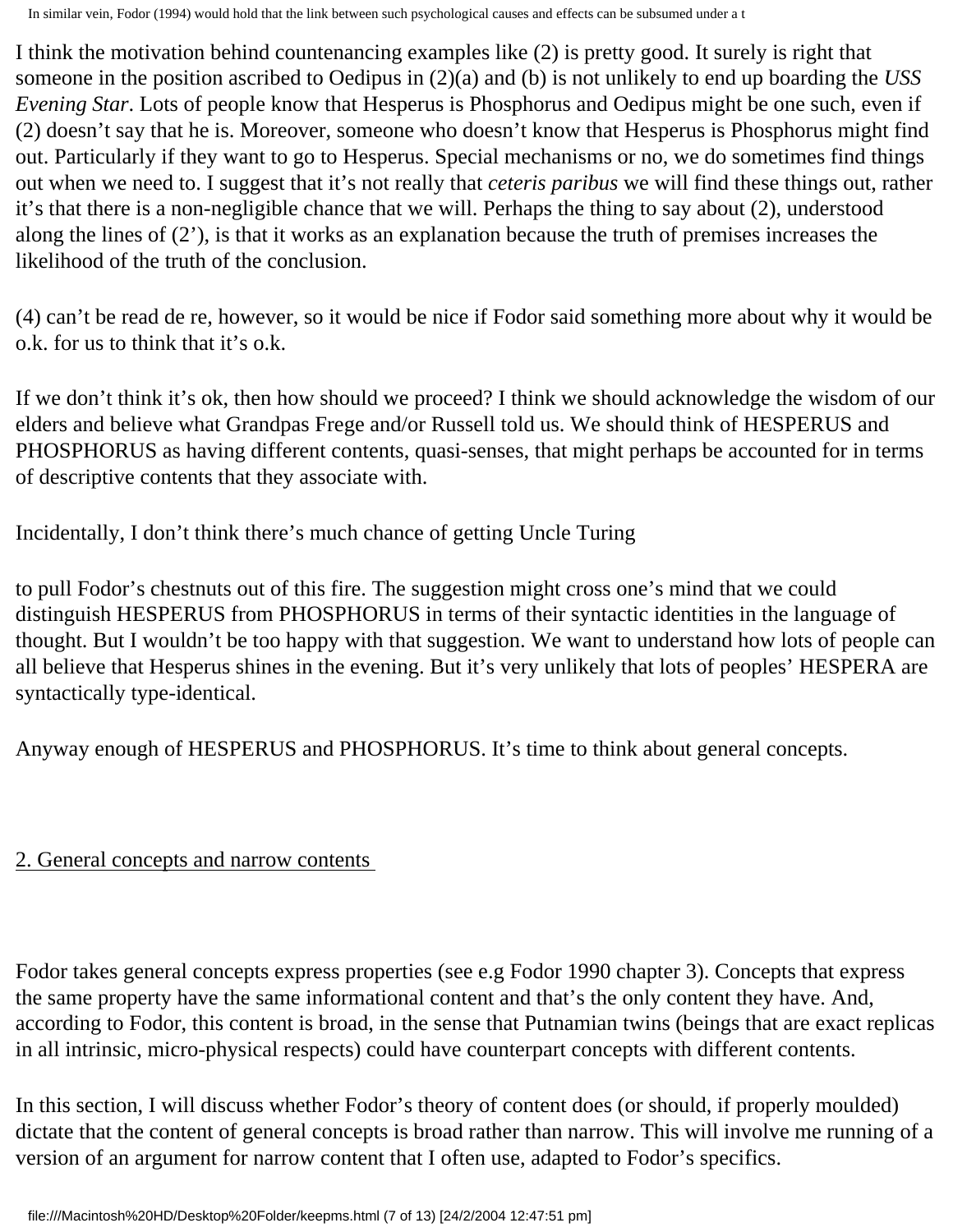According to Fodor, a concept can express a property that is not instantiated in the concept's world (1990, 101). Thus PHLOGISTON and ECTOPLASM can have different contents (unlike FAFNIR and HAGEN). Well, let us just have a look at what sort of a content PHLOGISTON would have, shall. What kind of a property does it express? Presumably there are many twin worlds where twin 18<sup>th</sup> century scientists hold a 'phlogiston' theory that looks just like the one that was held here. Only the twin theories are true, the twin word 'phlogiston', in each case, successfully corresponding to a natural kind in the theorists' environment. Moreover, some of these theories will be true of different natural kinds, we might be so bold as to presume.

Presuming even more boldly, I claim that a plurality of these worlds with their own particular phlogistonlike substances will be equal closest to our own. Our PHLOGISTON, then, does not apply to any one of those natural kinds in particular, while failing to apply to the others. But, according to Fodor, it still has to express some property or other. What would that be? Well one's best guess would be that it's something like a higher-order functional property, a property shared by all samples of what we might call the 'phlogiston-motley', viz. samples of all the different phlogistonoid kinds (c.p. 1994, 31) — the property of being phlogistonoid.

Fine. Now let us home in on one of those worlds we've been talking about and focus on a particular inhabitant, the famous T-phlogiston theorist, T-Stahl (T-phlogiston being the specific natural kind in that particular world). What is the content of T-Stahl's PHLOGISTON? A normal externalist would say: it extends over samples of T-phlogiston and only those. I take it that Fodor would like to be a normal externalist in that respect and so would claim that it expresses the property of being T-phlogiston.

But then my question is: what is to prevent T-Stahl's PHLOGISTON from extending over all samples of the phlogiston-motley, from expressing the property of being phlogistonoid? And if that's what it expresses, then its content would be narrow and not broad, since he and we and all of our twins would be like T-Stahl in that respect.

Fodor, of course, has a theory of content that could be used to address the question of what T-Stahl's PHLOGISTON refers to. Here is the original (Fodor 1987, 109) version. A sufficient condition for an LOT expression 'A' to express property A and *not* to be true of instances of some other property B, is:

1. A's cause 'A's

2. 'A' tokens are *not* caused by B's in nearby worlds in which A's *don't* cause 'A's.

3. A's cause 'A's in nearby worlds in which B's don't cause A's.

So suppose HORSE expresses the property of being a horse. That's because encounters with actual horses do or would cause HORSE to pop in to your head. Sometimes actual cows cause that too, say, when, on a dark night, you vaguely see one that has wandered into your stables and you rashly assume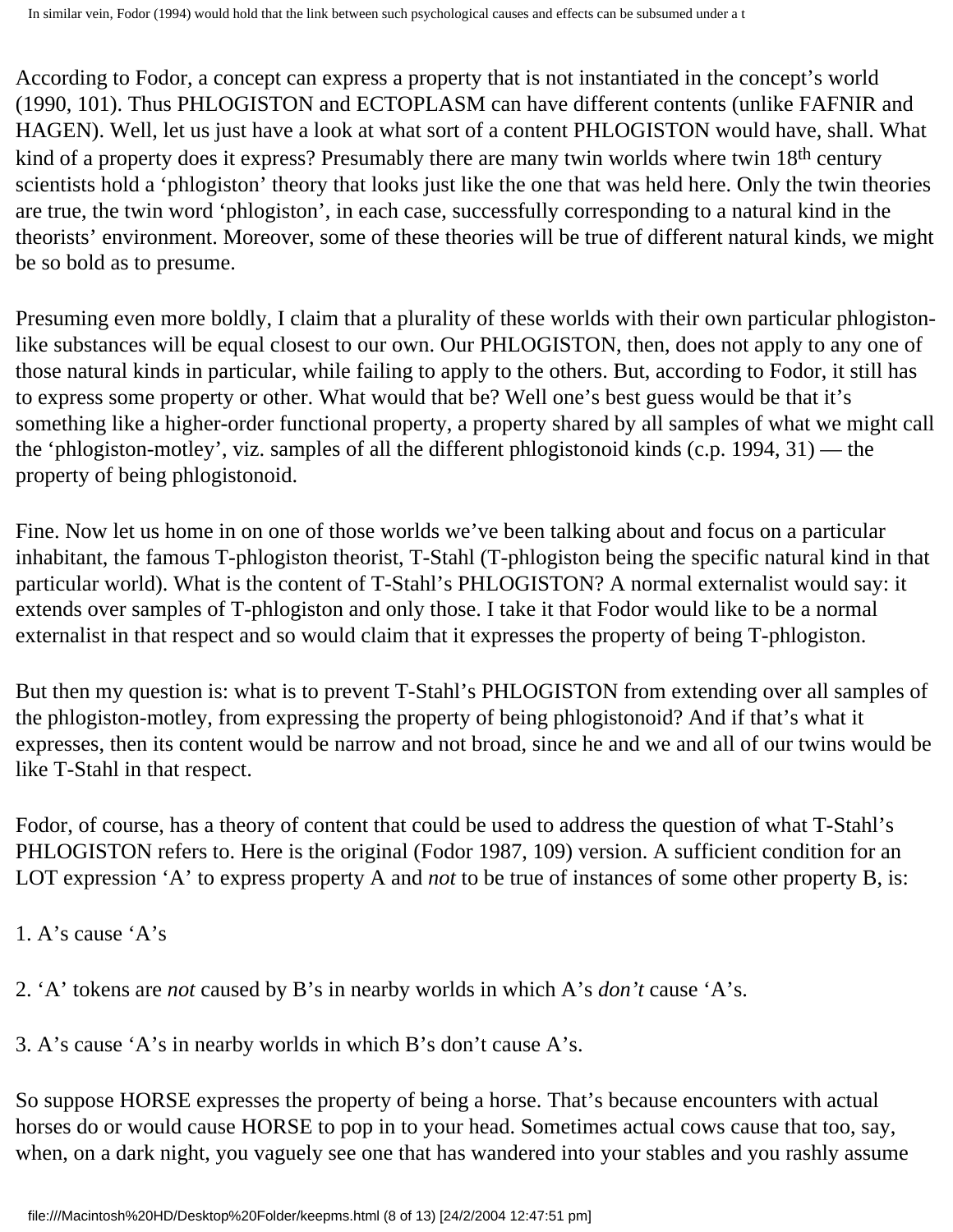it's a horse. But your HORSE doesn't express the disjunctive property of being a horse or a cow on a dark night. And that's supposed to be explained by the 'asymmetric dependency' clauses 2 and 3. The causal connection between cows and HORSEs is only there because of the more fundamental connection between horses and HORSEs (clause 2). But the connection between HORSEs and horses doesn't depend on the connection between HORSEs and cows (clause 3). It's because you think the cow is a *horse* that you think HORSE when you see it. But your thinking HORSE when you see a horse doesn't have anything to do with cows.

Now 1-3 provide only the roughest of sketches of what the proper theory would look like. Which A's, exactly cause, 'A's? Where? When? How often? So now, our question is what does Fodor's theory say about T-Stahl's PHLOGISTON? And the answer hinges on the interpretation of the theory. And that's kind of a tricky question that deserves a little digression.

I digress.

In Segal (2000) I endeavoured to argue that Fodor had gotten confused about his own theory particularly clause 1 - and that, contrary to what he was saying in his (1994) the relevant counterfactuals about what would cause what dictate that the contents of general concepts are narrow. Actually, though, it's not clear that Fodor was confused. It's possible that I was. Here's what happened.

Fodor was discussing the case of a Swampman (S2) who had just come into being on an XYZ twin Earth. Fodor thinks that when this Swampman thinks WATER he is thinking about XYZ. (A Swampman arising on Earth, by contrast, would in such a state be thinking of  $H_2O$ .) And the reason for that, according to Fodor, is that "it's because it's XYZ that would cause his WATER tokens in all worlds that are nearest to Twin Earth, there being, again by assumption, no  $H<sub>2</sub>O$  on any of them." (1994 118). So Fodor's interpretation of clause 1 was something like this:

(FC) A's would cause 'A's, in the right circumstances, in nearby possible worlds

That struck me as a bit barmy. First of all it's barmy because S2 is a twin of Donald Davidson's. So if you asked S2 about the constitution of what he called 'water' he'd tell you it was  $H_20$ . And he could persuade you that he knew what  $H<sub>2</sub>0$  is too. But that bit of barminess can be easily avoided by thinking

of S2 as a twin of Oscar, who lived in the 18<sup>th</sup> century and didn't know any chemistry. But more importantly: What's this about nearby possible worlds? Why can't we think about things that exist only in extremely distant possible worlds, like free lunches? How could the mere unlikelihood of S2 bumping into any  $H<sub>2</sub>0$  stop him from even thinking about it? So then I said that on Fodor's theory, the right way to think of clause 1, the chief content-fixing counterfactual was, rather, along the lines of (CS):

(CS) A's would cause 'A's if A and the thinker were together in the right circumstances

You know: what would you think an A was if, say, you were to bump into one.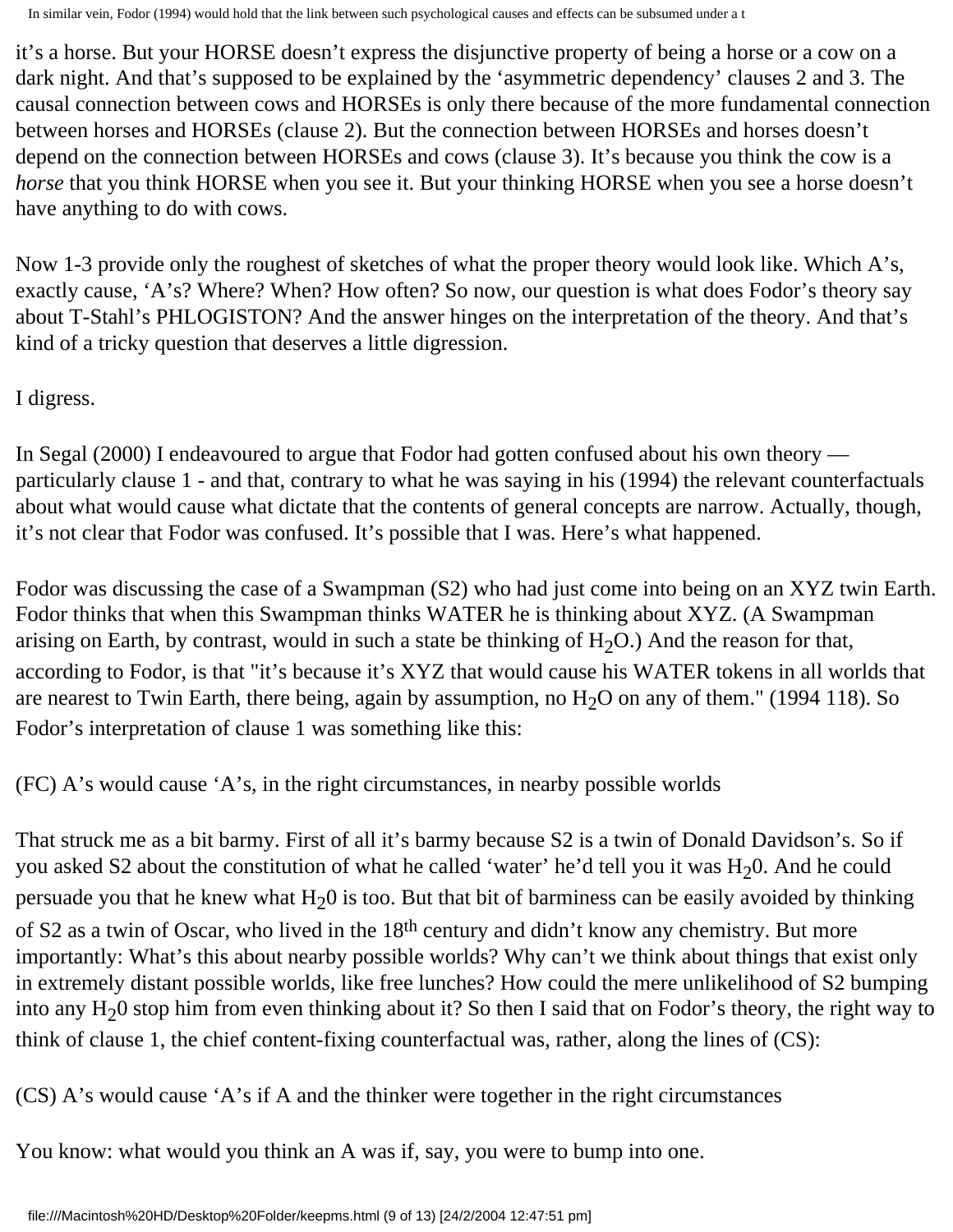Well maybe (CS) could reasonably be read into one of Fodor (1987). And then again, maybe it couldn't. But either way, what I missed was the subtle and complex point that it's Fodor's theory and so *he* gets to choose the kind of counterfactuals that, according to Fodor's theory, fix contents. So he can perfectly well appeal to counterfactuals of the form (CF) if he wants to. And those would render content broad, just as he says.

Fair enough. The theory looks reasonable. It does mean that we can't have atomic concepts that express properties that are instantiated only in distant possible worlds. But that's not necessarily a calamity. (I think my SOUL is one, but I wouldn't like to have rely on that point).

Incidentally, one might wonder whether the question of whether  $S2$ 's WATER would be true of  $H_20$ , according to Fodor's theory, would depend on the asymmetric dependency clauses. They, you will recall, are supposed to account for error. So if S2 were presented with a sample of  $H<sub>2</sub>0$  and to think WATER, would he be making a mistake? What does asymmetric dependency say about that, then?

At first blush, you might think, it says that yes, S2 would be making a mistake. For it's true that if XYZ didn't cause his WATER to token, then  $H<sub>2</sub>0$  wouldn't. But the reverse is not true. Why not? Well, suppose that S2 is on a planet where there is only XYZ and that on another planet in his universe there is some  $H_2O$ . Note that we can consider this to be a relevant possibility, since the question is whether asymmetric dependency gives you broad content, so any case in which it distinguishes twins will do. So now, considering S2 in this scenario, is it the case that if  $H_2O$  were not to cause his WATER to token, then XYZ wouldn't either? On the face of it, probably not, because were he to travel to the  $H_2O$  world, he might well come to discover the difference between  $H_2O$  and XYZ and then not think his WATER when confronted with the former.

But actually, I think this won't work for Fodor. It won't work because this is a counterfactual that would require a change in S2. And when you've changed your subject, it's too hard to tell what her concepts were like before the change. To know what a subject's concepts mean you have to look at her current dispositions. Asymmetric dependency has to be understood synchronically, rather than diachronically.

OK, so to return to our thread: we've got two possible candidates for the form of content-fixing counterfactuals, (CS) and (CF) and we have to pick one. How should we decide? At least part of what is driving Fodor's choice here are intuitions about what would mean what in which possible worlds. (That's sort of obvious. But see his (1994, 118) for a hint to that effect). And, indeed, carefully constructed twin Earth thought experiments can be used to reveal that according to certain intuitions of many folk psychologists, content is broad. (I myself think that this gives a misleading picture of folk psychology: there are intuitions that go the other way, etc. etc., but that's not important now.)

Since Fodor is prepared to endorse explanations like (4), direct application of intuitions to particular types of case is evidently a highly defeasible constraint on decisions about how a Fodorian theory should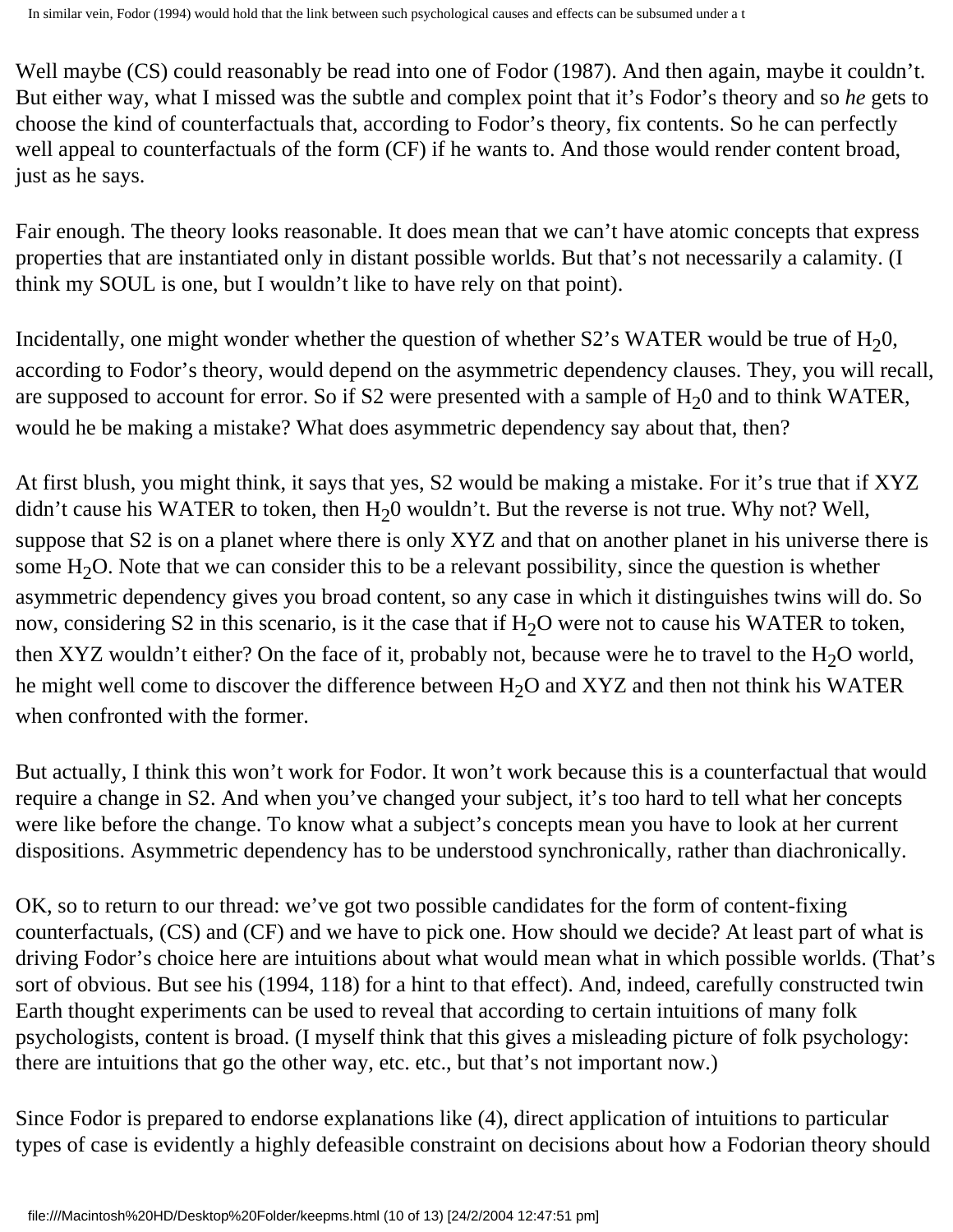be shaped to deal with those types of case. And when it comes to the choice between (CF) and (CS) we have a much better source of constraint: methodology. If you want to know what content is like, then, think about the role that content would play in the best psychological theory. And it is arguable that a psychology that deployed a notion of content derivable from (CS) would be better than one using a notion derivable from (CF). For (CS) allows you to generalise over twins in cases where (CF) doesn't. Under (CS), you can generalise over Davidson and swampman. So (CS) gets you greater generality. And (CS) correctly predicts how S2 would behave if he were moved to Earth, too. And, crucially, it doesn't lose you anything. For example, you can still generalise over Davidson and swampman and Fodor and lots of us who all believe that you need to boil water if you're going to make tea. No great explanatory benefit would be gained by not generalising over twins in the cases where (CF) prevents it.

But I don't propose to go into all that now. After all, this is just a digression.

## I cease to digress

For T-Stahl's PHLOGISTON to fail to extend over the motley, there would have to be some relevant counterfactual that is true of him and false of Stahl (or vice versa). Well, if (CS) were the relevant sort of counterfactual, then there would be no distinction of content among the Stahl twins. So if Stahl's PHLOGISTON extends over the motley, then so does T-Stahl's.

But look, even if Fodor sticks to (CF), there will be no relevant counterfactual to distinguish the twins. The only extra ingredient that (CF) brings in is distance between worlds. To get the phlogiston motley out of the extension of T-Stahl's PHLOGISTON, while leaving it in the extension of Stahl's PHLOGISTON, the latter would have to be nearer other phlogiston worlds than the former. But that just doesn't seem to be so.

So content is narrow and I win.

## Conclusion

So where does all that leave us? Folk psychology is quasi-Fregean. It recognizes quasi-sense, even for concepts of particulars, like HESPERUS. In giving up on any sense-like kind of content, a Fodorian psychology would be giving up a great deal. It might be harder to naturalise quasi-sense than reference. But it looks like psychology can't get very far without it. In this respect, Fodor's naturalism leads him to be too revisionary. It's a baby and bathwater thing. There are various things that you can usefully do when your car gets a ping in one of its cylinders; but declining to quantify over the engine is not one of them.

When it comes to twins and narrow content, I'd suggest, by contrast, that Fodor is too conservative. Fodor is sympathetic to externalist intuitions generated by standard twin Earth experiments and I think it is mainly just that which leads him to try to shape his theory of content into and externalist one. (Indeed an earlier version of theory had an an hoc clause mainly for that (1990, 121)). Such intuitions do reflect a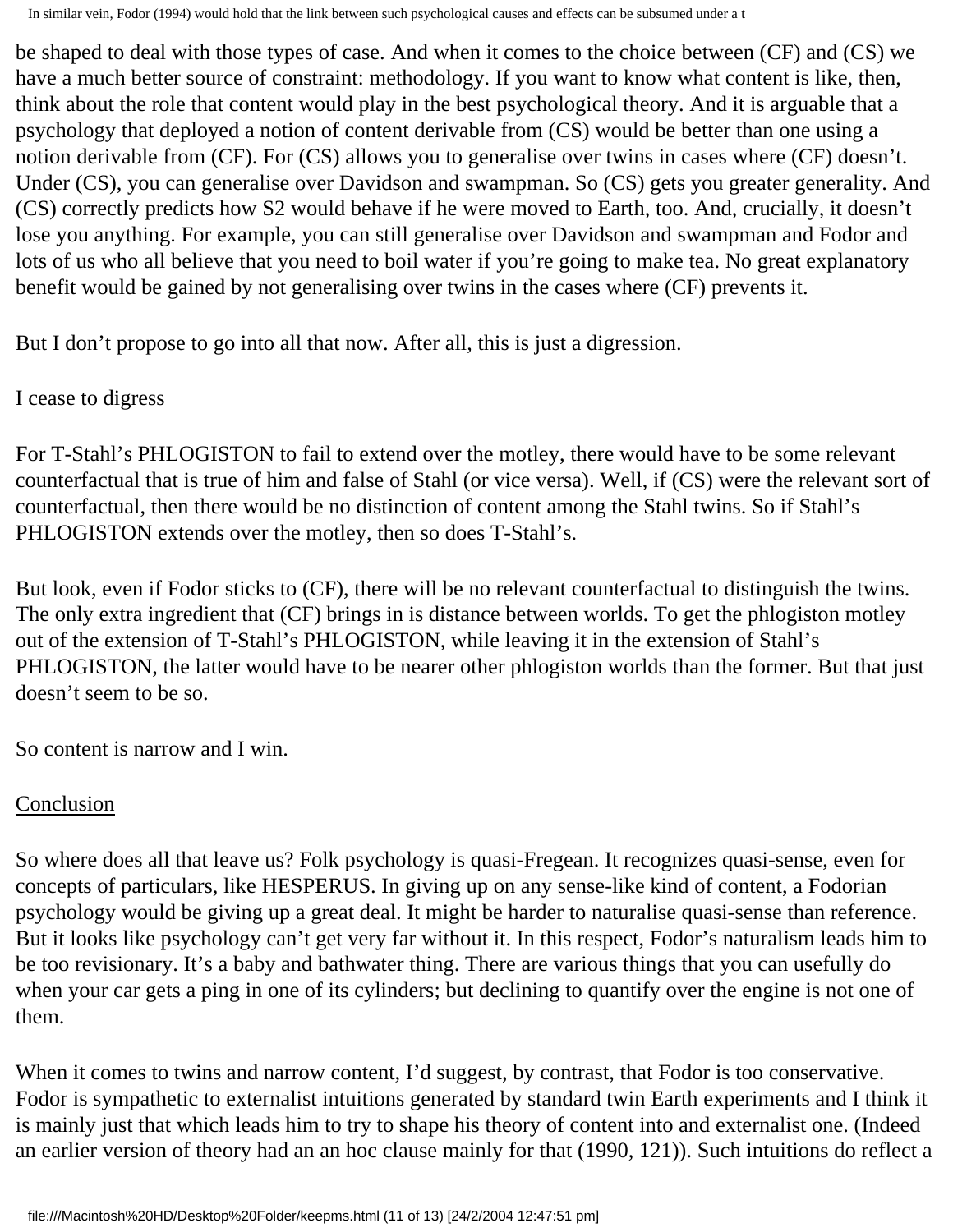strand of externalism in folk psychology. But it's a strand that can easily be extracted without the whole ball unravelling. The discussion above indicates that when it comes to non-singular concepts, the best Fodorian psychology, i.e. the best psychology that could be naturalised along Fodorian lines, would be internalist rather than externalist.

Such conclusions leave one with lots of candidate total packages. But one natural line would be to adopt a two-factor account of content for both singular and general concepts. Both have quasi-sense and reference. The reference of a non-empty singular concept would be an object. And real-world relations between the object and the concept could underpin the explanatory role of reference in psychological explanation. For example the fact that Oedipus's HESPERUS refers to Phosphorus might play a role in explaining why his desire to visit Hesperus and his belief that the *USS Evening Star* is about to depart for Phosphorus are parts of a causal chain that ends up with him boarding the starship. Quasi-senses remain in place to distinguish co-referring concepts and to account for empty ones.

And there's a rub. For the quasi-sense of a singular concept will probably have to be constructed somehow out of general concepts that are associated with it (See Segal (forthcoming a) for discussion). This will almost inevitably lead to holism. And Fodor just hates holism (Fodor 1987, Fodor and LePore 19xx).

For kind concepts, one option would be to let quasi-sense be the narrow content and let the local kind be the reference. Thus the quasi-sense of a prescientific, Earthly WATER could be the property of being hydroid and the reference could be water. But that idea won't generalise to other sorts of non-singular concept, like WITTY, PHILOSOPHERS and UNUSUAL. So it might be better if we were to think of reference merely in terms of the relatively uninteresting notion of actual extension and let quasi-sense take the starring role.

# **BIBLIOGRAPHY**

Davidson, D., 1987 'Knowing One's Own Mind' *Proceedings and Addresses of the American Philosophical Association*, 441-458.

Dretske, F. (1981), *Knowledge and the Flow of Information*, Cambridge MA: MIT Press.

Fodor, J., (1987), *Psychosemantics: The Problem of Meaning in the Philosophy of Mind*, Cambridge MA: MIT Press.

- (1990) *A Theory of Content and other Essays*, Cambridge MA: MIT Press.

- (1994), *The Elm and the Expert,* , Cambridge MA: MIT Press.

Fodor, J. and LePore, E., (1992) *Holism: A Shopper's Guide*, Oxford UK and Cambridge MA: Blackwell.